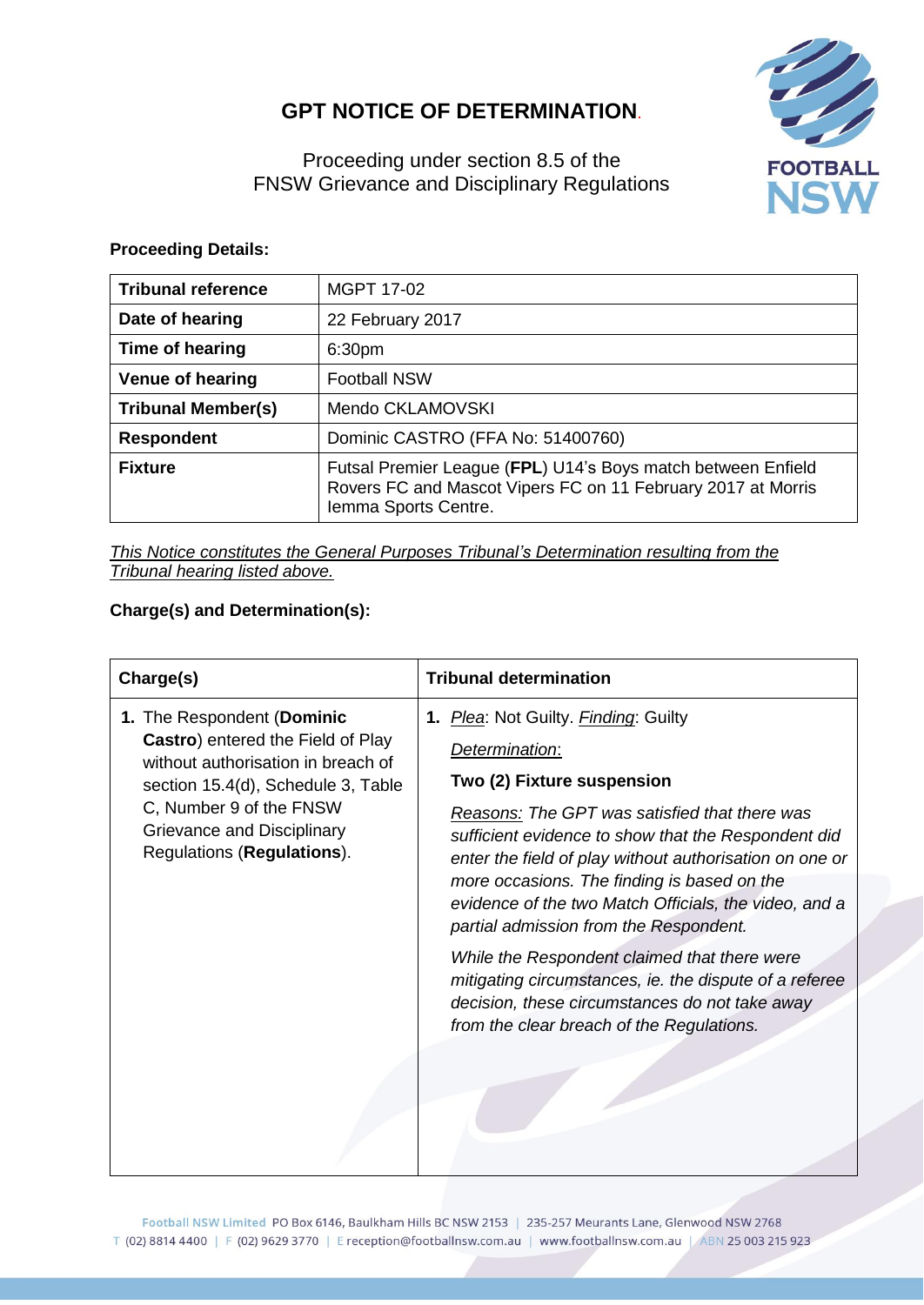| 2. The Respondent failed to follow<br>any reasonable direction of an<br>Official or Football NSW employee<br>or representative in relation to<br>conduct and/or behavior in breach<br>of section 15.4(d), Schedule 3,<br>Table C, Number 8 of the<br>Regulations. | 2. Plea: Not Guilty. Finding: Guilty                                                                                                                                                                                                                          |
|-------------------------------------------------------------------------------------------------------------------------------------------------------------------------------------------------------------------------------------------------------------------|---------------------------------------------------------------------------------------------------------------------------------------------------------------------------------------------------------------------------------------------------------------|
|                                                                                                                                                                                                                                                                   | Determination:                                                                                                                                                                                                                                                |
|                                                                                                                                                                                                                                                                   | Two (2) Fixture suspension                                                                                                                                                                                                                                    |
|                                                                                                                                                                                                                                                                   | Reason: The GPT, in determining the total sanction,<br>has decided on the minimum sanction due to the low<br>severity of the offence however notes that the<br>Respondent did not show sufficient remorse or<br>contrition for his actions.                   |
|                                                                                                                                                                                                                                                                   | The GPT also notes the lack of representation from<br>the Enfield Rovers club which is of concern as the<br>GPT is unable to determine if the club has taken any<br>action in relation to the Respondent's behaviour.                                         |
|                                                                                                                                                                                                                                                                   | Therefore, the Respondent is to serve a combined<br>suspension of four (4) fixtures.                                                                                                                                                                          |
|                                                                                                                                                                                                                                                                   | NB. The Respondent is to serve the suspension as<br>a Team Official and in accordance with section 14.6<br>of the Regulations, in particular, sub-sections<br>14.6(h) and (i) which provide that, on the day of a<br><b>Fixture, the Respondent must not:</b> |
|                                                                                                                                                                                                                                                                   | a. enter the field of play (or court), its surrounds.<br>the technical area, players race, dressing rooms<br>or any other place within a stadium, venue,<br>ground or Centre where players and/or officials<br>are likely to assemble to prepare for a match; |
|                                                                                                                                                                                                                                                                   | b. be seated in an area in a stadium, venue,<br>ground or Centre normally reserved for players<br>and/or officials; and                                                                                                                                       |
|                                                                                                                                                                                                                                                                   | c. in the case of coach, must not engage or<br>attempt to engage a third party to relay<br>coaching instructions.                                                                                                                                             |
|                                                                                                                                                                                                                                                                   | For the avoidance of doubt, the Respondent is able<br>to conduct training sessions and coach during pre-<br>season trial and friendly matches. However, such<br>matches will not count towards the serving of the<br>suspension.                              |

## **Costs:**

The Tribunal determined that the costs of the Tribunal, as determined by FNSW, be met by the Respondent.